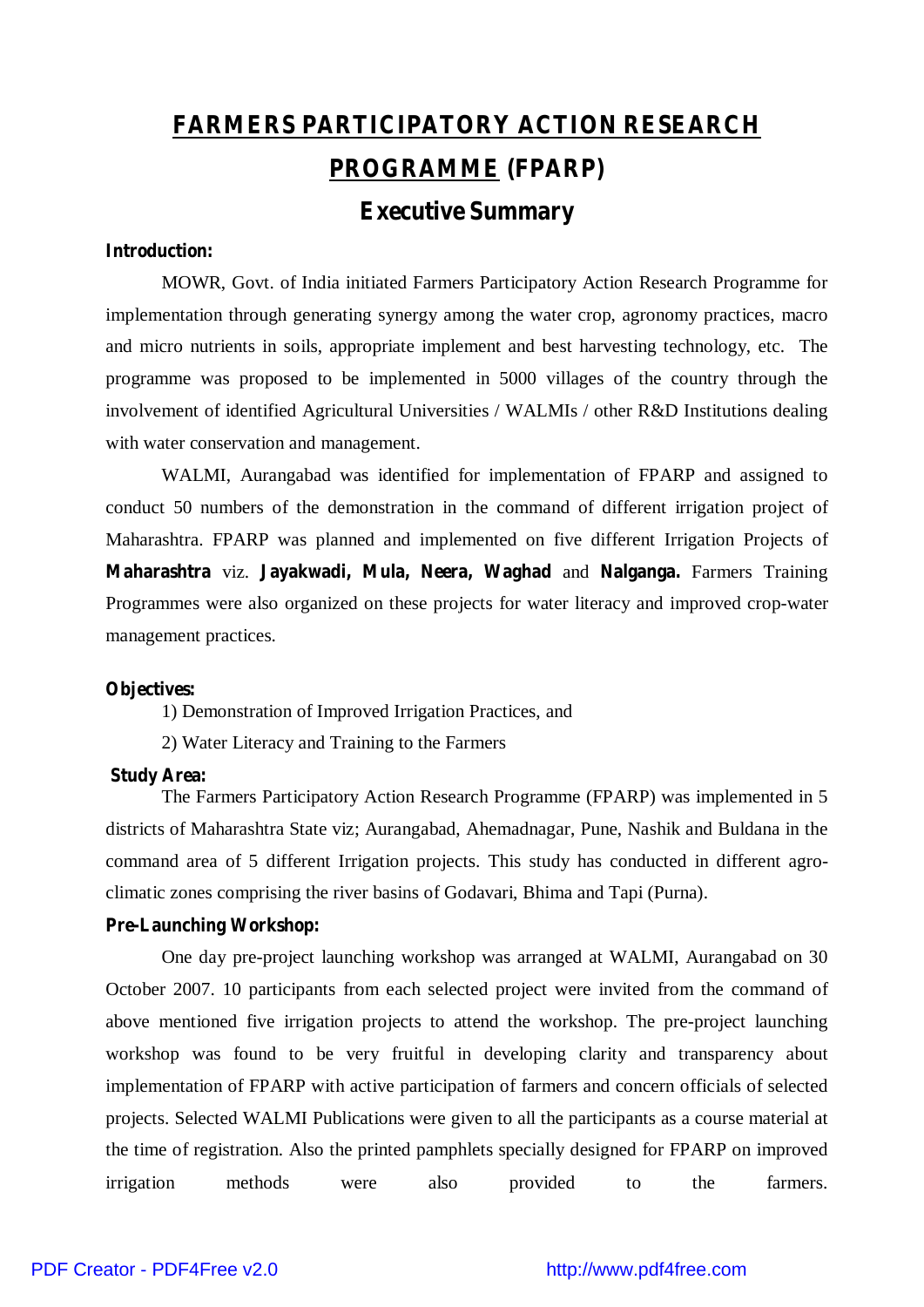#### **Water Masters Training:**

As proposed during launching workshop, Water Masters training programme was organized in WALMI, Aurangabad from 10 to 12 September, 2008 i.e. in Kharif 2008. Programme was organized for the selected farmers from the demonstration area to develop them as a water masters, so that they can guide to the demonstration farmers about irrigation and water management and also to all others who wants to adopt this technology. It also helps in promoting water literacy and extension of technical knowledge.

#### **Role of Farmers in FPARP:**

The farmers were involved actively in the demonstration plots by giving them technical know how about the cultivation of crops with emphasis on improved irrigation methods. All the inputs for demonstration plots were provided by the farmers themselves to full extent. The role of selected farmer thus became the role of trainer/demonstrator for communicating the recommended practices to other farmers in their vicinity. The selected farmers have played a very important role in the Farmers Participatory Action Research Programme for the demonstrations and trainings conducted during three crop seasons viz., Rabi 2007-08, Kharif 2008 and Rabi 2008-09. They acted as:

1. A facilitator and demonstrator during the field visit to demonstration plots and themselves explained the visitors about package of practices and irrigation method they had followed in this programme.

2. A trainer in the farmers training programme by sharing their experiences regarding improved technology with the participated farmers.

3. An extension worker organized the demonstrations and also narrated their experiences in detail and motivated the farmers to adopt the improved irrigation and crop management practices.

4. A catalyst between WALMI and farmers of the project area in implementation of FPARP.

#### **Farmers Training and Field Demonstrations:**

When the Rabi crops on demonstration were ready to harvest, one day training programme of farmers selected from different WUA's from nearby villages were organized at all five irrigation projects. The concerned officers of Water Resources Department were also invited for the one day training programme. All the farmers were invited through the concerned officers of Irrigation Sub-division by issuing a letters to the WUA's from WALMI, Aurangabad. The lectures were organized on farmer's participation in water management, irrigation methods and crop practices by the various faculty members of WALMI, Aurangabad, which were also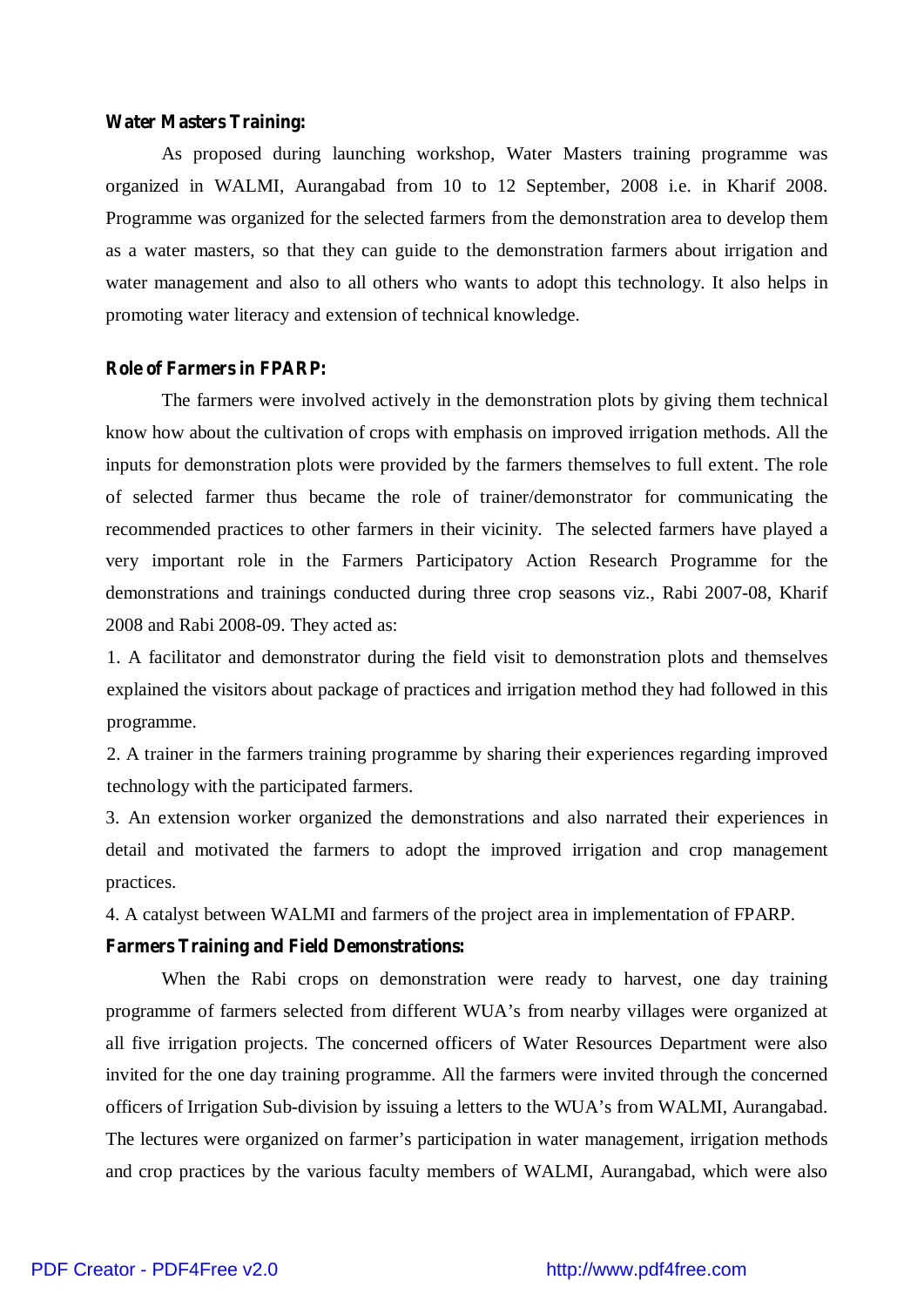perceived to be practically very useful by the farmers. Among the previous practices and FPARP trials it is found that crop production and water saving is increased with increase (in some cases) in small input cost under FPARP trials. The results of these trials are highly appreciated by the farmers.

During the programme, farmers who have conducted the trials, also narrated their experiences in detail and appealed the farmers to cultivate crops as per recommendations of WALMI, Aurangabad. The queries of farmers regarding crop and water management practices were discussed during the programme and satisfied by the faculty members from WALMI and gave them an appropriate knowledge to solve their problems.

Field visit to demonstration plots was organized and the farmers who conducted the demonstration trials on their fields themselves explained the visitors about package of practices and irrigation method they had followed. Most of the farmers expressed their interest for the participation in the FPARP and to adopt these technologies on large scale in future. Throughout the whole programme (i.e. from October 2007 to March 2009) training and demonstration were given to total 3457 farmers from 251 villages of the above five districts.

#### **Transfer of Improved Technology and Impact of FPARP:**

The demonstrations of the trials were arranged to the farmers of the nearby villages with the different locations to demonstrate impact of improved irrigation practices on the farmers fields in terms of water saving and increase in the yield through a farmers training programme. The basic objectives of these farmers training programmes were to explain the various improved irrigation practices viz., Border, Straight furrow, Broad base furrow, Sprinkler, Drip etc. conducted in the farmer's field. Also to motivate the farmers to transfer this improved technology to the maximum number of farmers in the nearby villages, so that it will helps in saving of irrigation water, to increase the irrigation efficiency, project efficiency and to increase the production.

#### **Impact:**

The results obtained through the demonstration trials in the farmer's fields are clearly indicates the improvement in the yield with water savings at all the locations. It is clear that from the results there is a significant and positive impact of these demonstrations by the adoption of improved technology and helps in changing of farmer's attitude about traditional irrigation methods. The results are demonstrated and explained to the farmer groups participated in the farmers training programme along with demonstrations. Most of the farmers expressed their desire for adopting improved irrigation practices in their fields to increase their yield and savings in water.